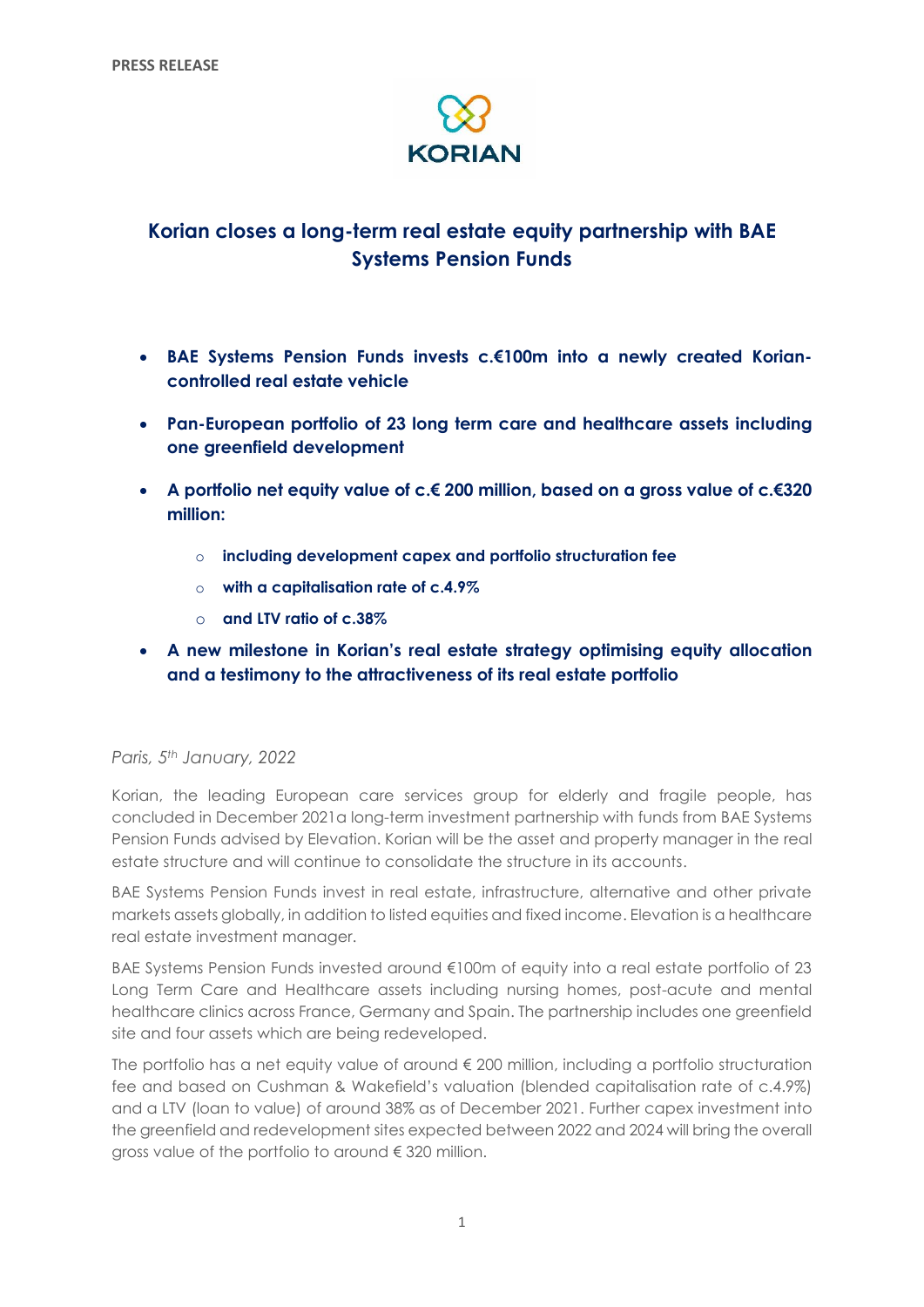

This long- term partnership has a similar structure to the one set up in 2020 with BNP Cardiff and EDF Invest, as a partnership of 15 years with a possible extension and a minimum lock up of 7 years for BAE Systems Pension Funds. The expected remuneration is around 4.5% per annum, with a floor and a cap on the exit yield, which allows Korian to benefit from any significant increase of the value of real estate portfolio above the cap over the long term.

This new agreement confirms the group's capability to leverage its attractive and liquid existing portfolio and to raise equity financing on a regular basis in order to match the real estate investments related to its sustained development momentum, while keeping a prudent loan to value rate (55% or below).

Korian's real estate strategy, launched in 2016, has multiplied by over 3 times the value of its real estate portfolio to € 2.9 billion as of 30 June 2021, for 25% of the operated network across Europe.

Korian has also been able to build a consistent new build pipeline, representing to date around 120 projects, using internal expertise and entering into partnerships with land developers and investors.

Korian continues to invest in real estate, in order to serve its growth ambitions. It is expected that the real estate portfolio will reach  $\epsilon$  4 billion by 2023 consisting of primes assets in key locations across Europe.